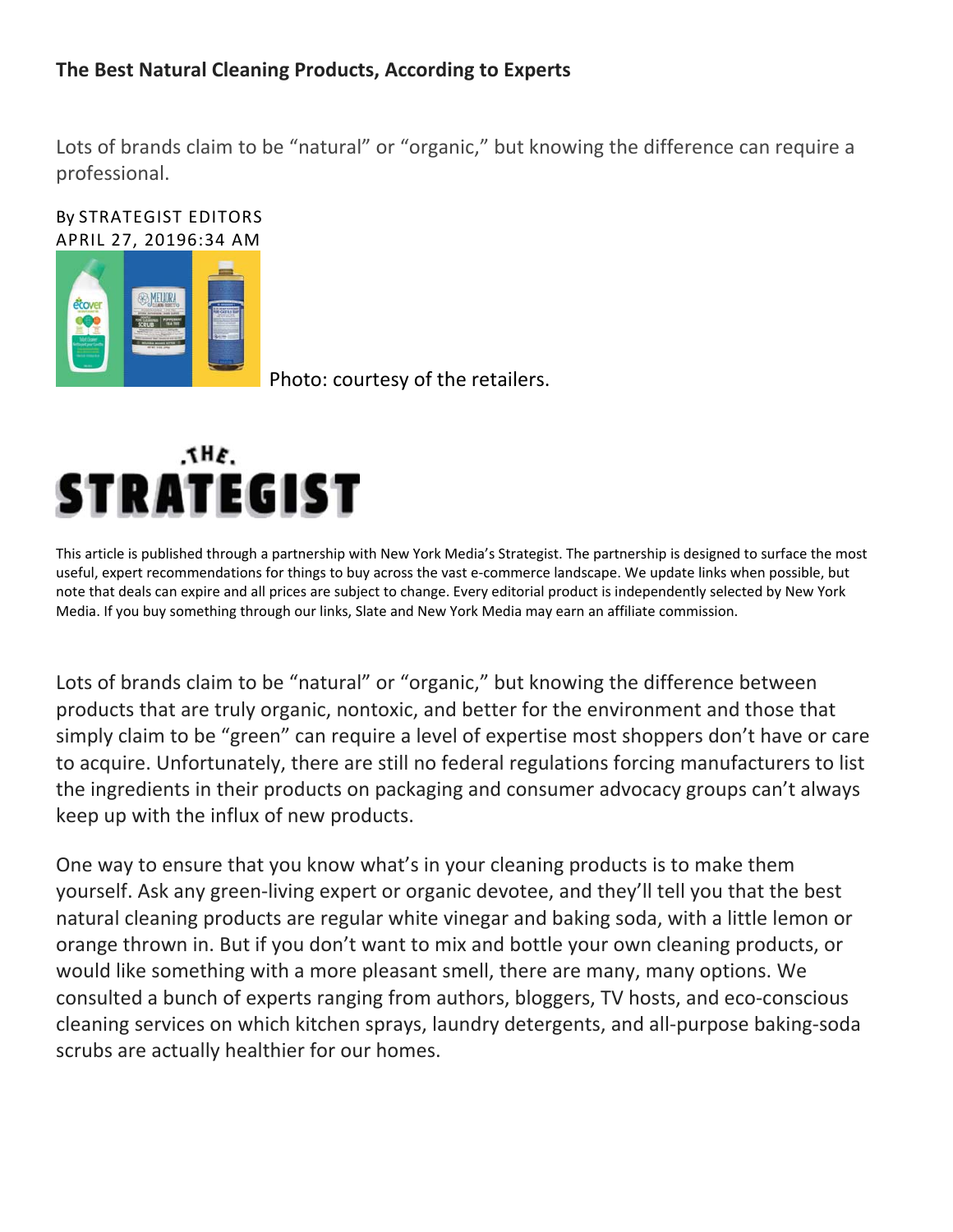### **The best natural all‐purpose cleaners**



Bon Ami was recommended by two experts - Saudia Davis of Best of New York GreenHouse Eco-Cleaning and Cindy DiPrima of CAP Beauty — who use it as a scrubbing powder when they need something stronger than baking soda. "I use Bon Ami, which has been around forever, and has a very simple ingredient deck," DiPrima says.

### **Bon Ami Powder Cleanser**

#### **Meliora Cleaning Products Gentle Home Cleaning Scrub**



In the same universe as Bon Ami is Meliora's line of gentle cleaning scrubs. This one has the refreshing scent of peppermint and tea tree. "I like this product because it adds that extra kick to your cleaning power and can be used on several surfaces, including stainless steel, stove tops and ceramic tiles." says Gay Browne, author of *Living With a Green Heart.* "It's tough, yet gentle and its peppermint tea tree scent is a pleasant alternative to simple baking soda."

## **Meliora Cleaning Products Gentle Home Cleaning Scrub**

## **Better Life All‐Purpose Cleaner**



A plant‐based cleaner that works just as well as the chemical‐filled ones. Micaela Preston of mindfulmomma.com recommends the all‐purpose spray, but there's also a stainless-steel polish, a product that not many other natural cleaning brands carry.

**Better Life All‐Purpose Cleaner**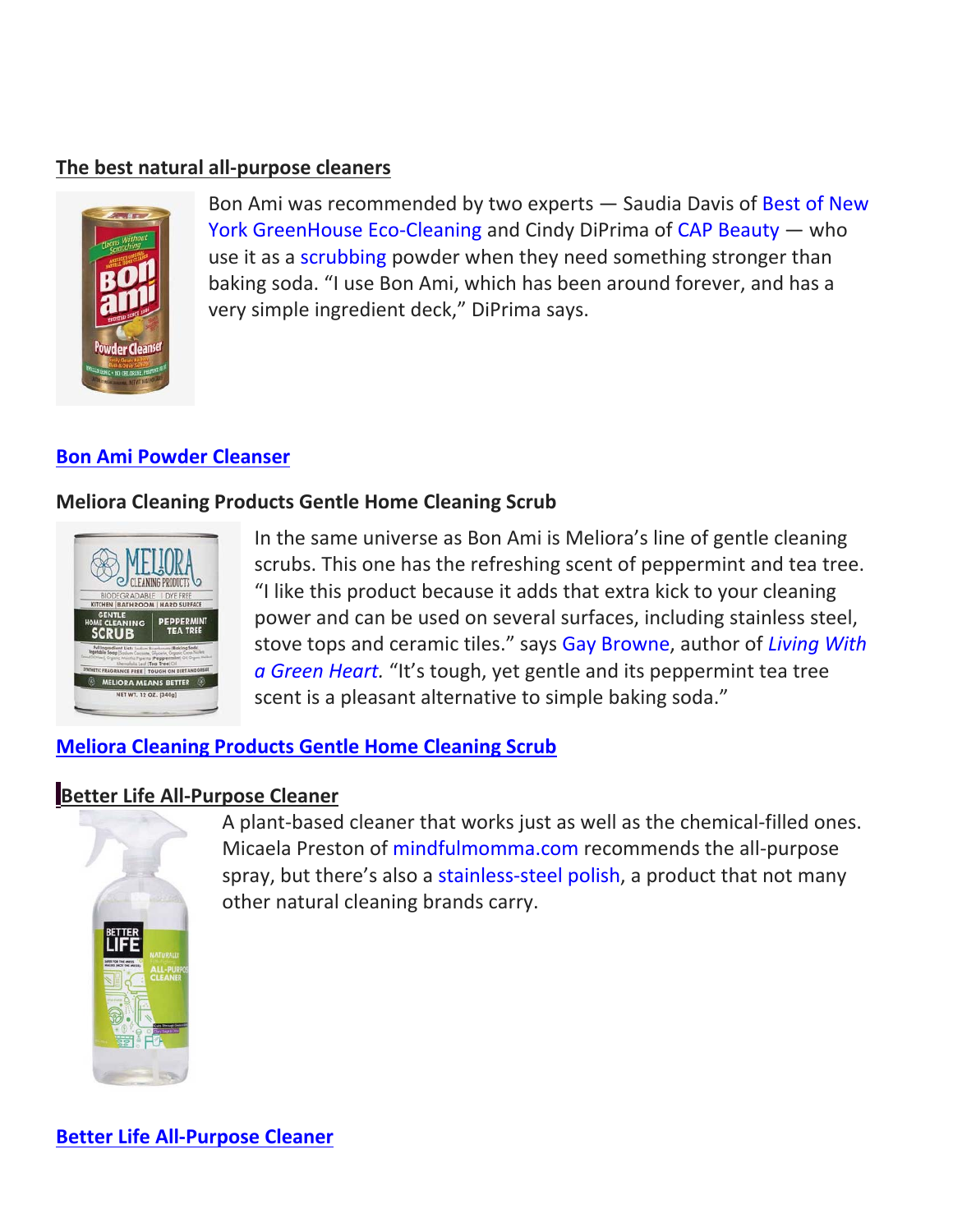

## **Dr. Bronner's Pure Castile Soap**

As anyone who's ever read a Dr. Bronner's label knows, this liquid castile soap was designed for truly all‐purpose use. As in, it cleans your body and your floors and your dishes. (Technically, you can even brush your teeth with it.) Dilute as needed and marvel at how far you can stretch this stuff.

# **Dr. Bronner's Pure Castile Soap (40 oz.)**



## **Mrs. Meyer's Clean Day Basil Scent Multi‐Surface Everyday Cleaner**

Green living expert Danny Seo who hosts his own show on NBC called *Naturally, Danny Seo* recommended the eponymous Mrs. Meyers surface spray for its cleaning power and its addictive scent. "It doesn't just smell amazing, it gets surfaces throughout the whole house *really* clean. Plus it's made with plant‐derived ingredients and essential oils, so it's gentle and won't irritate skin."

## **Mrs. Meyer's Clean Day Basil Scent Multi‐Surface Everyday Cleaner**

### **Citra Solv Multi‐Purpose Spray**



Orange peel plays a major roll in a lot of natural cleaning products because it's the source of a naturally occurring solvent and great at cutting grease. "We only use one natural cleaning product," says Daniil Dimitrov, a cleaning expert from Fantastic Services in London, whose preferred product Citra Clean is made from natural citrus solvent. "It will clean any surface that you can spray, mop or wipe with a damp cloth. Also works in pressure washers and carpet cleaners. You get the idea  $-$  if it is dirty, this cleans it." This consumer‐sized spray has nearly exactly the same ingredients and is easier to store.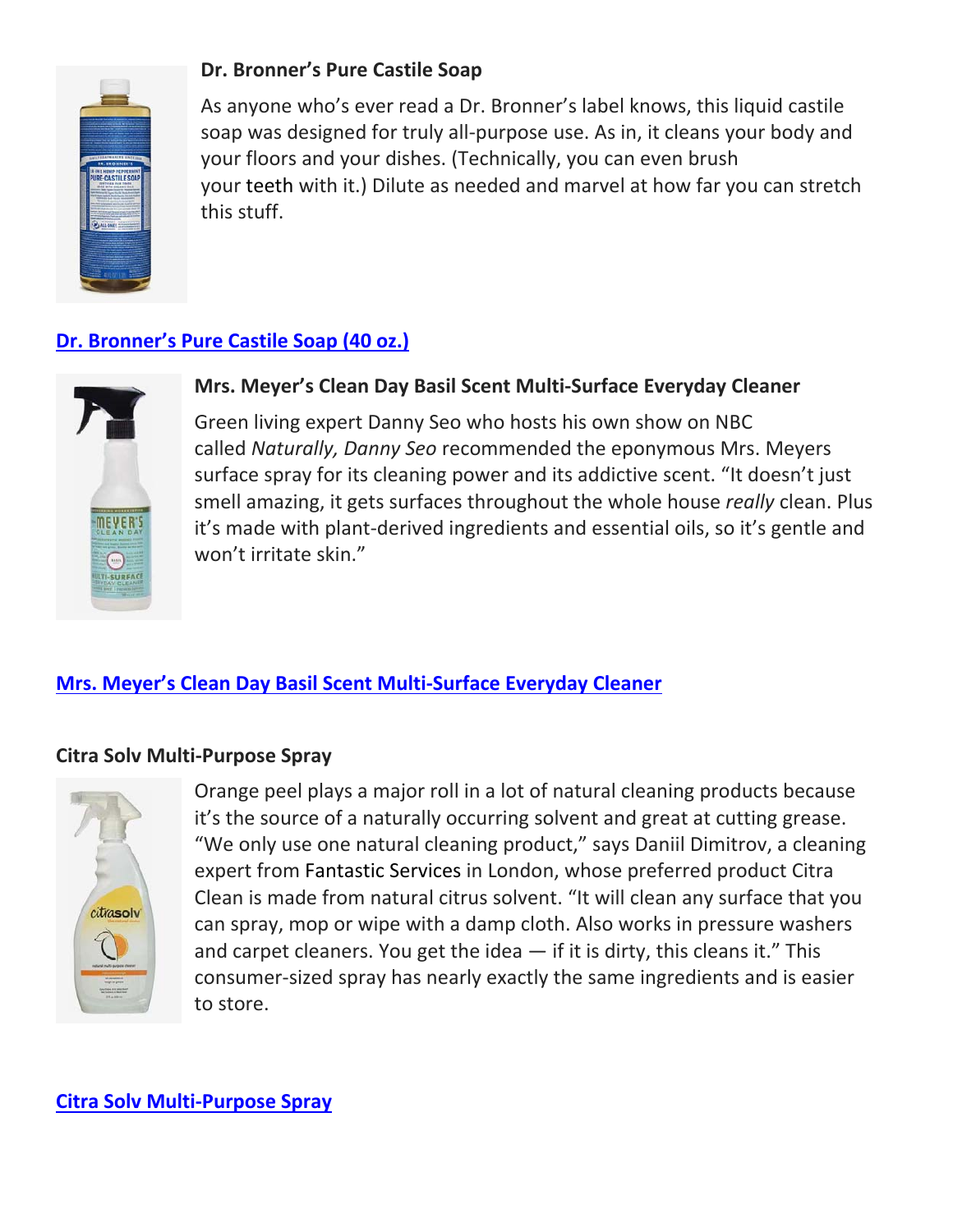### **Branch Basics Concentrate**



Branch Basics was recommended by two of our experts — Kimberly Button, creator of the Ultimate Home Detox Guide, and Browne. "The multipurpose, all‐in‐one‐cleaner not only is made of only plant‐ and mineral-based nontoxic ingredients, but it also cuts out packaging waste," says Browne. The concentrate can also be used for laundry, hands and body (when diluted), and as a streak‐free window cleaner.

## **Branch Basics Concentrate**

### **The best natural dish soaps**



Davis says that she usually makes her own cleaners, but that she uses Ecover's dish soap. The Amazon link is for a pack of six, if you want to go all‐in.

## **Ecover Zero Dish Soap**



Seo uses this CFDA‐certified organic hand sanitizer, but to clean any bacteria and dirt on his fruits and veggies, not hands. It also removes the wax coating that often covers apples and cucumbers.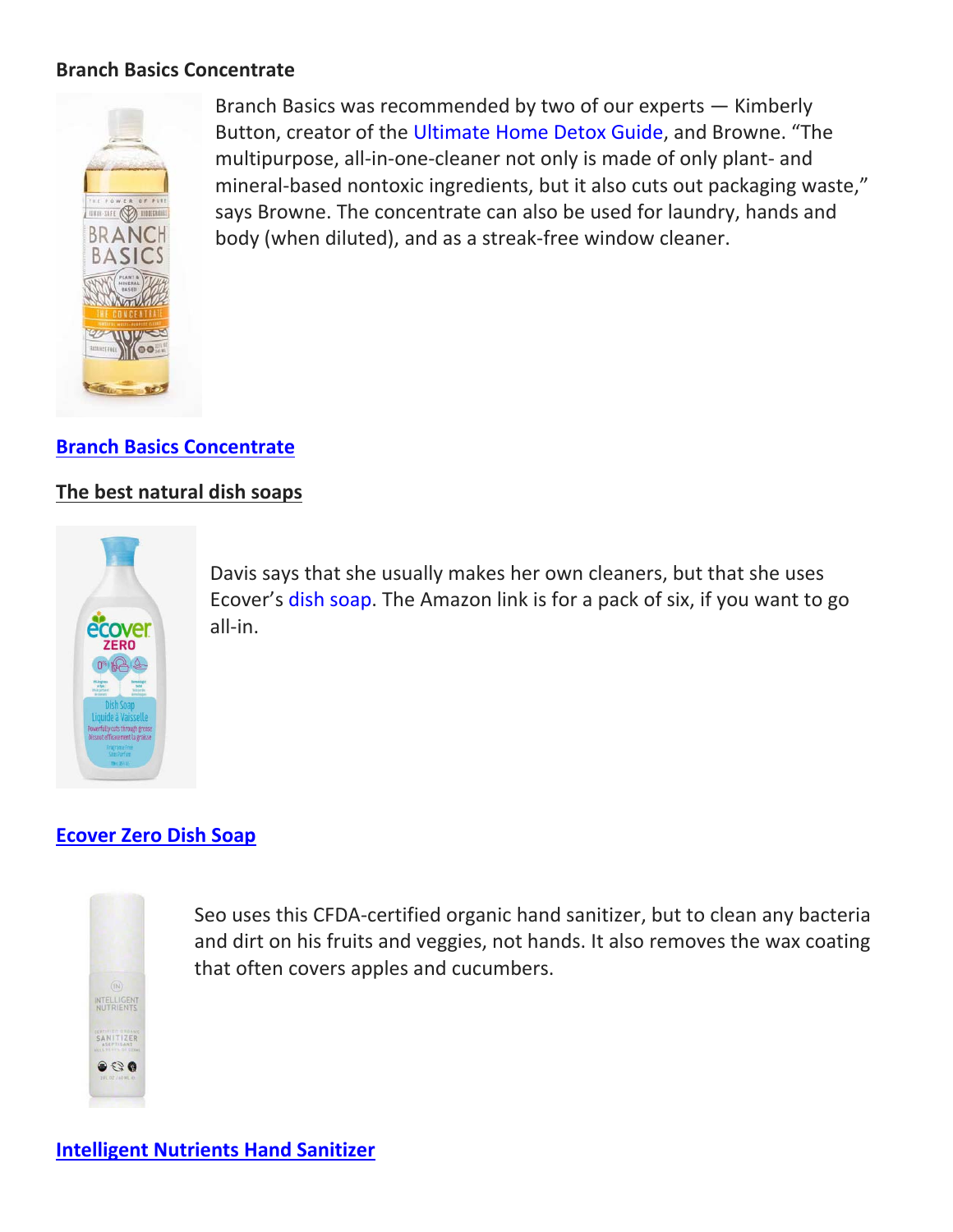

The Environmental Working Group, a consumer source for green product testing results and rankings, gave this baby‐bottle wash and gentle dishwashing liquid an A for its natural and nontoxic ingredients. It can also be used to clean toys and teething rings.

## **ATTITUDE Nature + Hypoallergenic Baby Bottle and Dishwashing Liquid**



 "Truly, the best way to clean wood floors is with simple white vinegar," DiPrima says. This one is scented with lavender to take some of the edge off.

**White House Foods Cleaning Vinegar** 



The ingredients in Truce's cleaning supply products are natural (the company uses lots of vinegar, for example), but the company also uses a refill model that aims to eliminate packaging waste. If you have wood floors, this cleaner also uses olive oil to help nourish them and keep them smooth. Could also work on wood furniture or windowsills.

**Truce Wood Cleaner**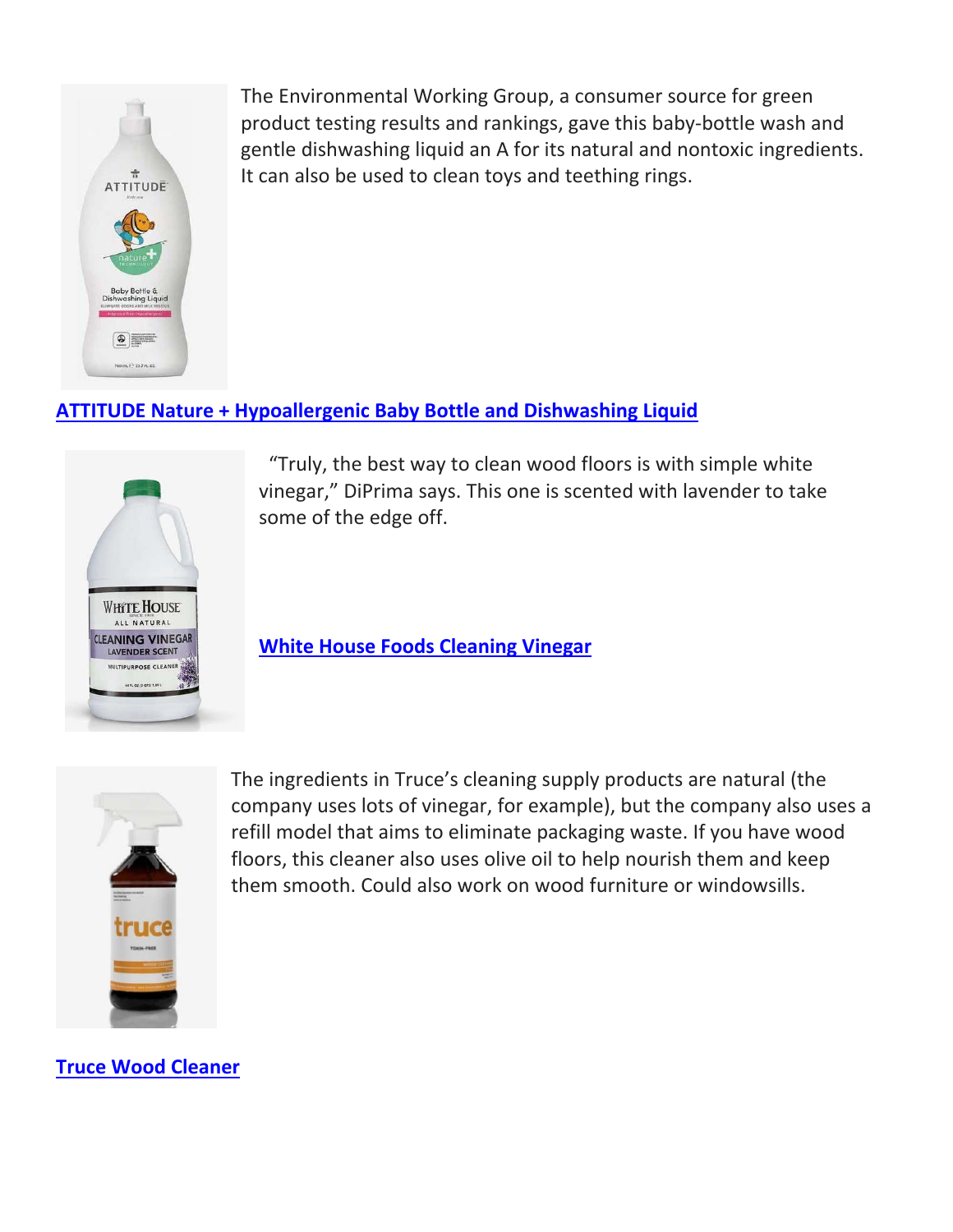

For a lot of consumers, going green includes limiting packaging that does harm to the planet. "Our mission is to make families happier by creating clean, healthy home environments," says Abe Navas, general manager of Emily's Maids, a natural home‐cleaning service in Dallas, Texas. "We use this product because it's organic and reusable. After you buy the bottle you can buy the refill blister packs at any time. It has a good price attached to it and it's simple and easy to use."

## **JAWS Hardwood Floor Cleaner Bottle with 2 Refill Pods**

### **The best natural fabric cleaner**



Biokleen's most well‐known product has an enzyme that breaks down odors, but also removes stains like chocolate and wine.

**Biokleen Bac‐Out Stain Remover**

### **A natural toilet‐bowl cleaner**



Preston's favorite pine toilet‐bowl cleaner comes with Ecover's recently redesigned packaging.

**Ecover Toilet‐Bowl Cleaner**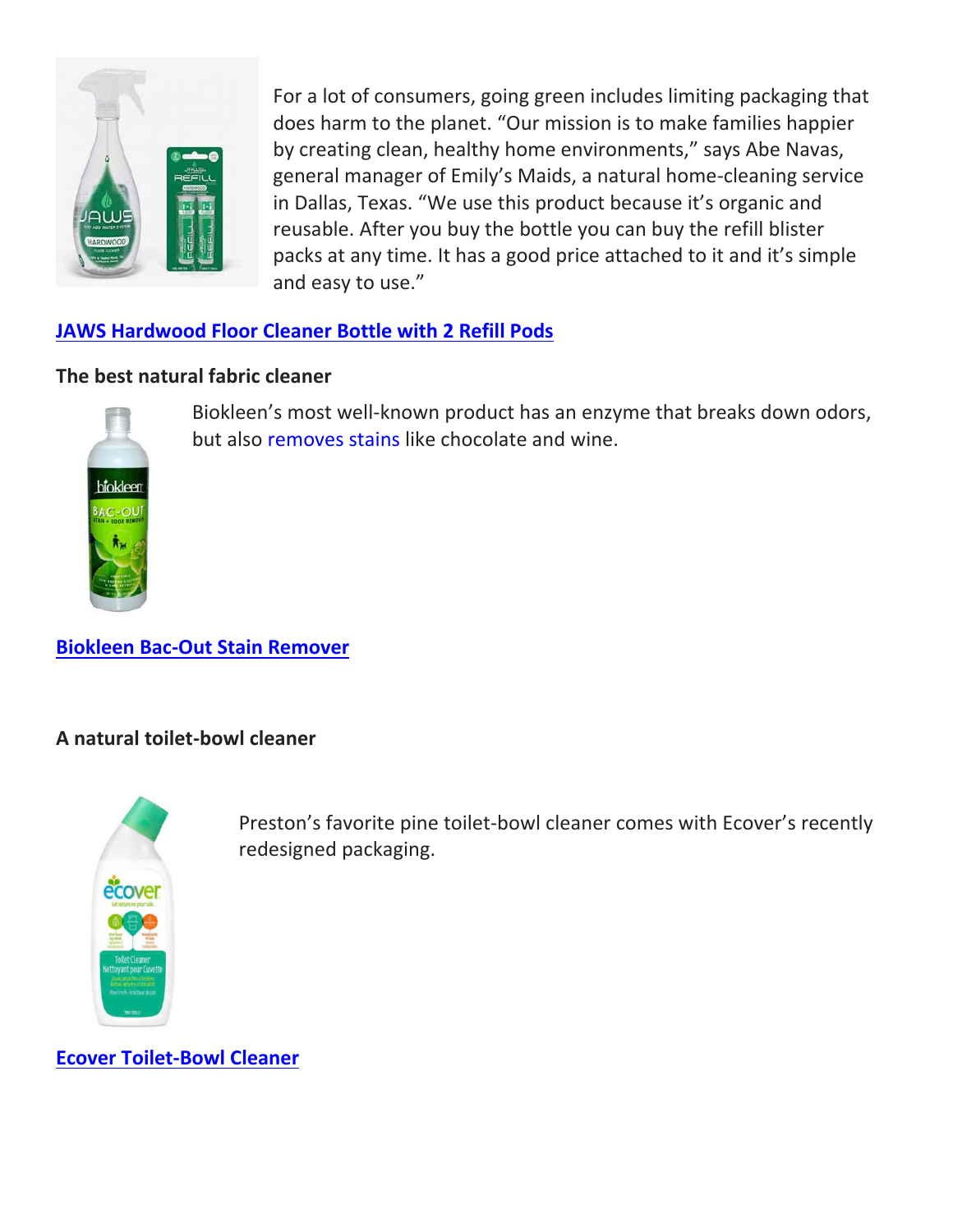### **And a natural pet odor and stain remover**



Like Biokleen, Earthworm pet and stain eliminator uses enzymes to break down a whole host of pet stains, and it's highly rated by the Environmental Working Group. Earthworm beat Nature's Miracle in that it's fragrance‐free and so less likely to cause potential allergies.

## **Earthworm Pet Stain and Odor Eliminator**

### **Plus, supplies for making your own cleaners**



Seo, who founded his own natural‐goods‐focused magazine, prefers DIY cleaning sprays, so he makes a mixture of white vinegar, water, and lemon that breaks down grime and grease, while also disinfecting and removing odors. This bottle conveniently holds it all in one place.

**Full Circle Come Clean Natural Cleaning Set** 



When mixing up his own cleaning supplies, Navas likes to fill these amber glass spray bottles with a combination of DIY cleaning products and essential oils. The honey‐brown colored glass is attractive and also keeps UV rays from degrading your cleaner.

**Empty Amber Glass Spray Bottles with Labels (2 Pack)**